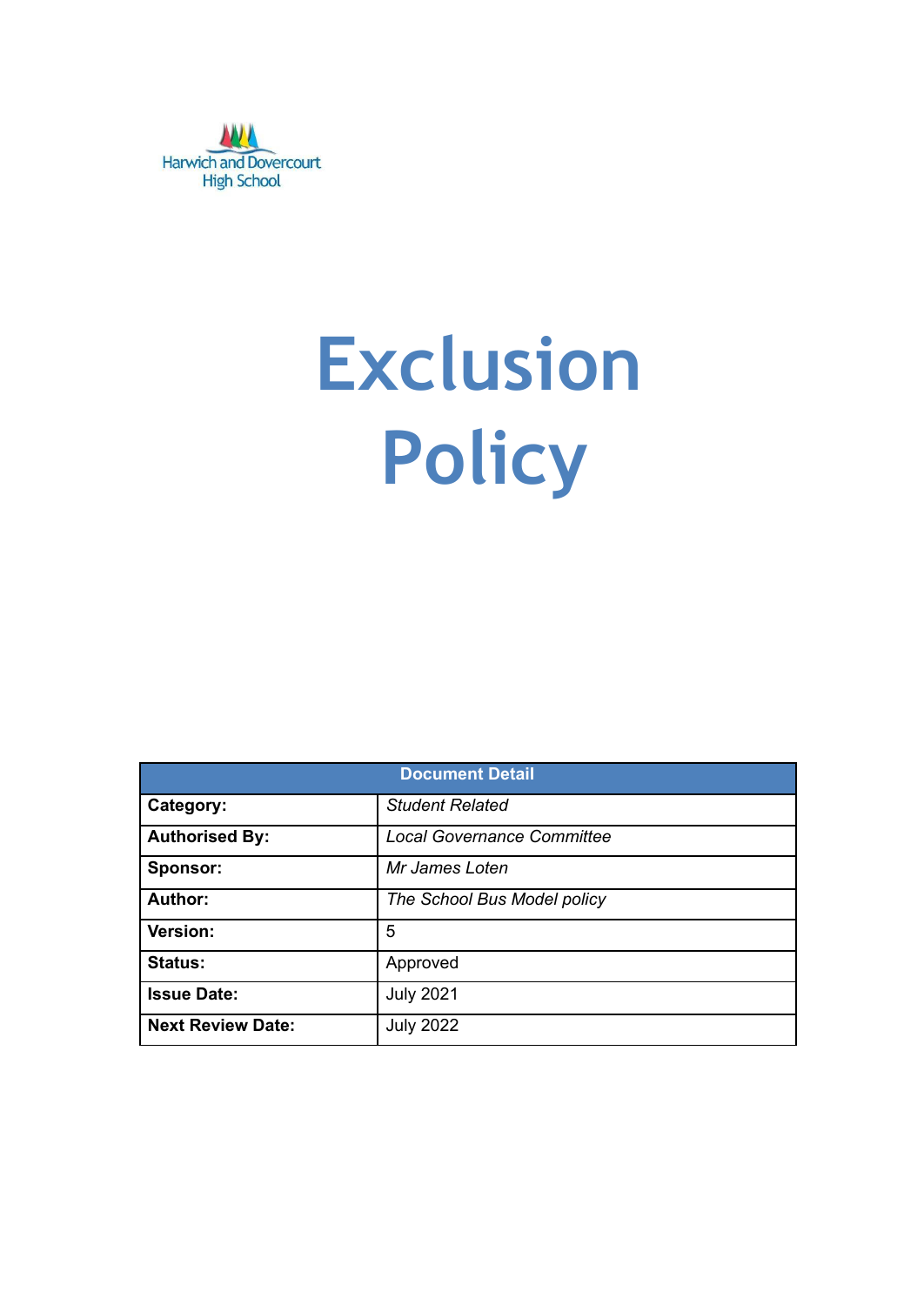#### **Ownership and Control**

#### **History**

| <b>Versio</b><br>$\mathsf{n}$ | <b>Author</b>    | <b>Dated</b>               | <b>Status</b>                                      | <b>Details</b>                                                                                                              |
|-------------------------------|------------------|----------------------------|----------------------------------------------------|-----------------------------------------------------------------------------------------------------------------------------|
|                               | K Fender         | June<br>2013               | Approved                                           | Approved by Student and Curriculum<br>Committee 26 June 2013                                                                |
| $\overline{2}$                | A Kidd           | Novembel<br>r 2015         | Approved                                           | Approved by Student and Curri<br>culum Committee 18 November 2015                                                           |
| $\overline{2}$                | A Kidd           | Novembel<br>r 2016         | Submitted for<br>re-approval with<br>no amendments | Approved by Development and Standards<br>Committee 16 November 2016                                                         |
| 3                             | м<br>Woodhouse I | 31 Jan<br>2018             | Approved                                           | Approved by LGB 31 January 2018                                                                                             |
| 4                             | James<br>Loten   | March<br>2019              | Approved                                           | Approved by LGB 14 March 2019                                                                                               |
| 5                             | James<br>Loten   | March<br>2020/July<br>2020 | Approved                                           | LGC met in March 2020 and asked for a<br>stronger violence paragraph to be added.<br>Added and approved by LGC 2 July 2020. |
| 5                             | James<br>Loten   | <b>July 2021</b>           | Approved                                           | Approved by LGC 5th July 2021                                                                                               |

#### **Intended Audience**

| <b>Intended Audience</b>                   | Intended Method of Distribution |
|--------------------------------------------|---------------------------------|
| Staff, Governors, Students, Parents/Carers | Sharepoint Drive, website       |
|                                            |                                 |

#### **AMENDMENT TRACKER**

**Name of reviewer: Mr James Loten**

**Date of review: July 2021**

**Summary of all changes being proposed in this policy review:** None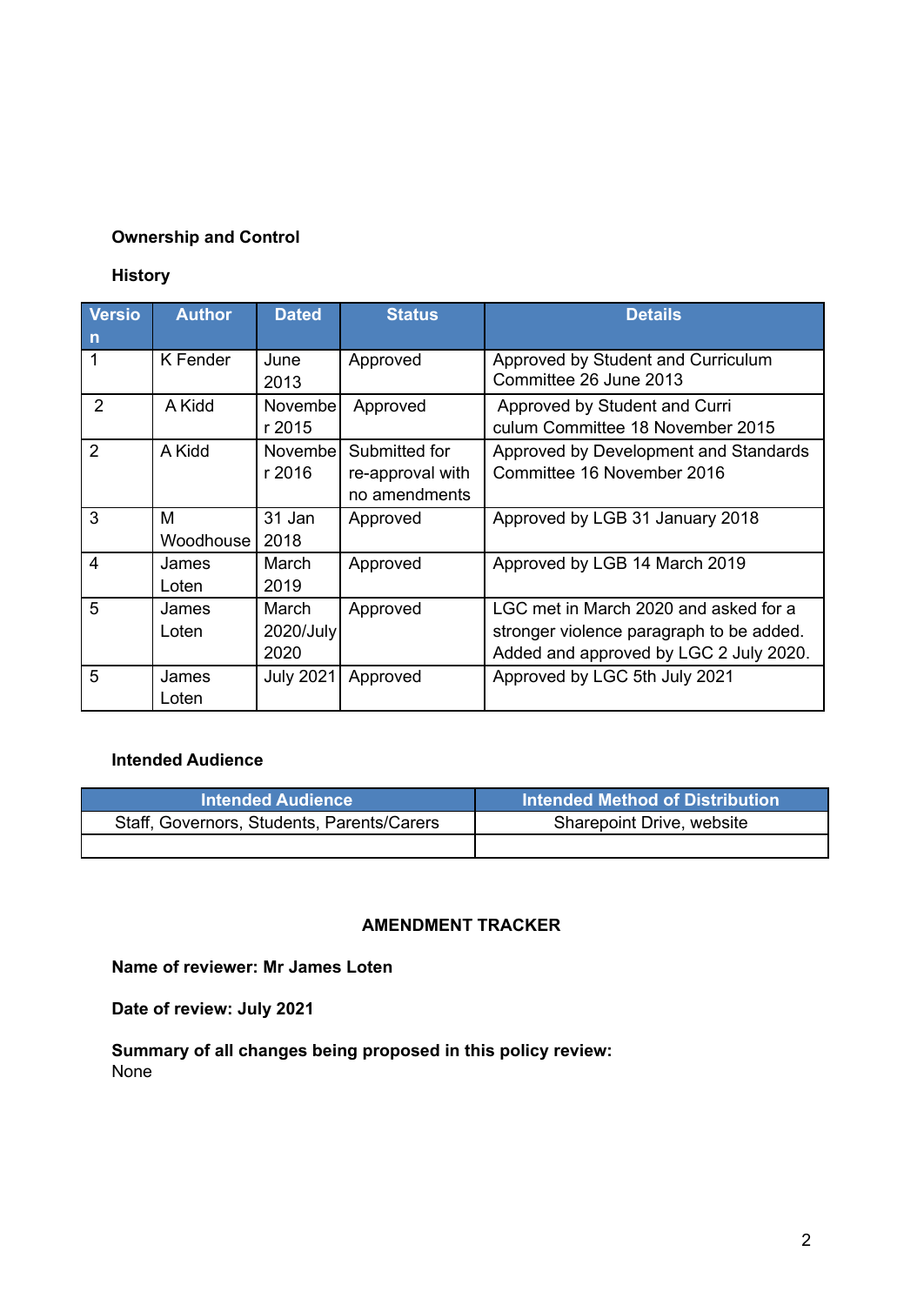| <b>Statement of intent</b>                                                          | 4  |
|-------------------------------------------------------------------------------------|----|
| Legal framework                                                                     | 5  |
| 2. Grounds for exclusion                                                            | 5  |
| 3. The headteacher's power to exclude                                               | 6  |
| 4. Factors to consider when excluding a pupil                                       | 7  |
| 5. Duty to inform parents                                                           | 8  |
| 6. Duty to inform the governing board and LA                                        | 9  |
| 7. Arranging education for excluded pupils                                          | 9  |
| 8. Considering exclusions                                                           | 10 |
| 9. Reaching a decision                                                              | 11 |
| 10. Notification of considered exclusions                                           | 12 |
| 11. Removing permanently excluded pupils from the school register                   | 12 |
| 12. Independent review panel                                                        | 13 |
| 13. Appointing a SEND expert                                                        | 13 |
| 14. The role of a SEND expert                                                       | 14 |
| 15. Appointing a clerk                                                              | 15 |
| 16. The role of a clerk                                                             | 15 |
| 17. The duties of independent review panel members in the conduct of a review panel | 16 |
| 18. Reconsidering reinstatement following a review                                  | 16 |
| 19. Criminal investigations                                                         | 16 |
| 20. Training requirements                                                           | 17 |
| 21. Monitoring and review                                                           | 17 |
| Appendix A: Reviewing the Headteacher's Exclusion Decision                          | 18 |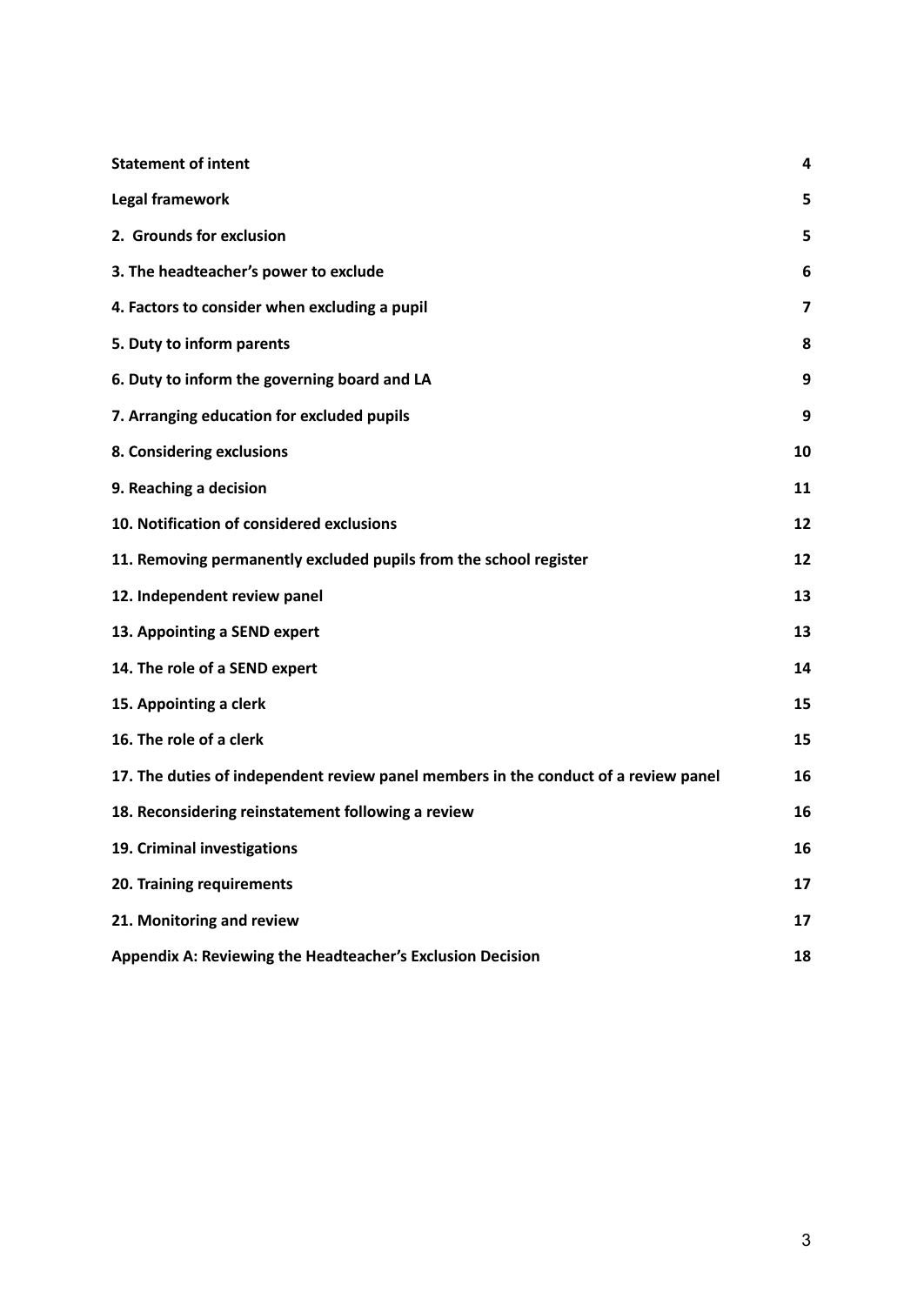## <span id="page-3-0"></span>**Statement of intent**

At Harwich and Dovercourt High School, we understand that good behaviour and discipline is essential for promoting a high quality of education.

Amongst other disciplinary sanctions, the school recognises that exclusion of pupils may be necessary where there has been a serious breach, or consistent breaches, of the school's Behaviour for Learning Policy. Excluding a pupil may also be required in instances where allowing the pupil to remain in school would be damaging to the education and welfare of themselves or others; in all cases, excluding pupils should only be used as a means of last resort.

The school has created this policy to clearly define the legal responsibilities of the headteacher, governing board and LA when responding to pupil exclusions, in order to ensure that they are dealt with both fairly and lawfully, and in line with DfE statutory guidance.

This policy also aims to secure a pupil's right to an education despite having been excluded, by ensuring that appropriate arrangements are in place.

Signed by:

Headteacher Date: July 2021

No Part

Chair of Governors Date: July 2021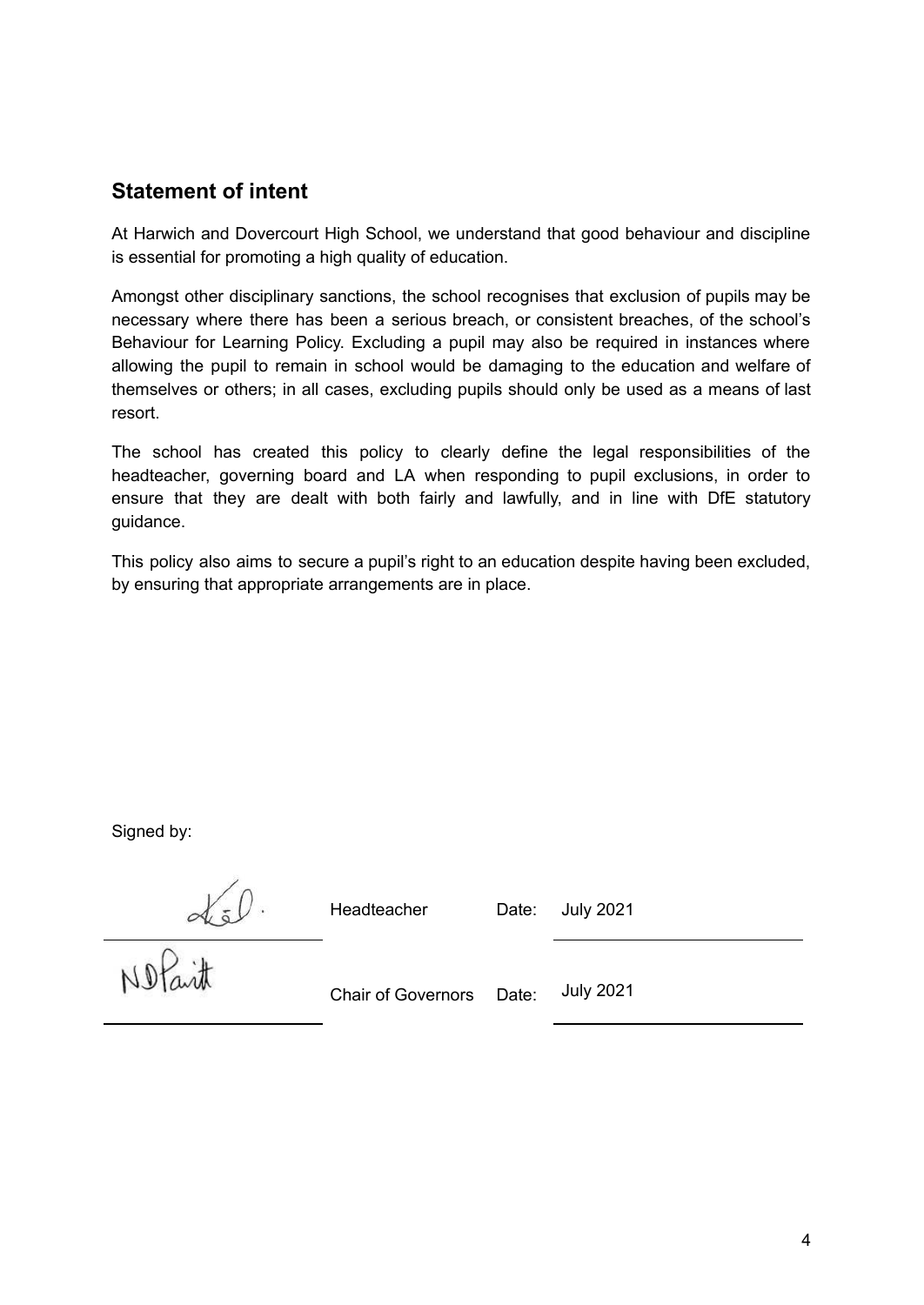# <span id="page-4-0"></span>**1. Legal framework**

1.1 This policy has due regard to the related statutory legislation, including, but not limited to, the following:

- The Education Act 2002 (as amended by The Education Act 2011)
- The School Discipline (Pupil Exclusions and Reviews) (England) Regulations 2012
- The Education and Inspections Act 2006
- The Education Act 1996
- The Education (Provision of Full-Time Education for Excluded Pupils) (England) Regulations 2007 (as amended 2014)
- The European Convention on Human Rights (ECHR)
- The Equality Act 2010

1.2 This policy also has due regard to statutory and non-statutory guidance, including, but not limited to, the following:

- DfE (2017) 'Exclusion from maintained schools, academies and pupil referral units in England'
- DfE (2016) 'Behaviour and discipline in schools'
- DfE (2015) 'Special educational needs and disability code of practice: 0 to 25 years'

1.3 This policy will be implemented in conjunction with the following school policies and procedures:

- Behaviour for Learning Policy
- Anti-Bullying Policy
- Pupil Code of Conduct

## <span id="page-4-1"></span>**2. Grounds for exclusion**

2.1 The school will only exclude a pupil where it is absolutely necessary, and where all other possible disciplinary sanctions, as detailed in the school's Behaviour for Learning Policy, have failed to be successful.

2.1.1 A decision to exclude a pupil permanently should only be taken:

- In response to a serious breach or persistent breaches of the school's behaviour policy; and
- Where allowing the pupil to remain in school would seriously harm the education or welfare of the pupil or others in the school

2.2 The following examples of behaviour may underline the school's decision to exclude a pupil:

- Any incident which poses a risk to other pupils or members of staff, e.g. bringing a weapon onto the premises
- Any incidents which breach the law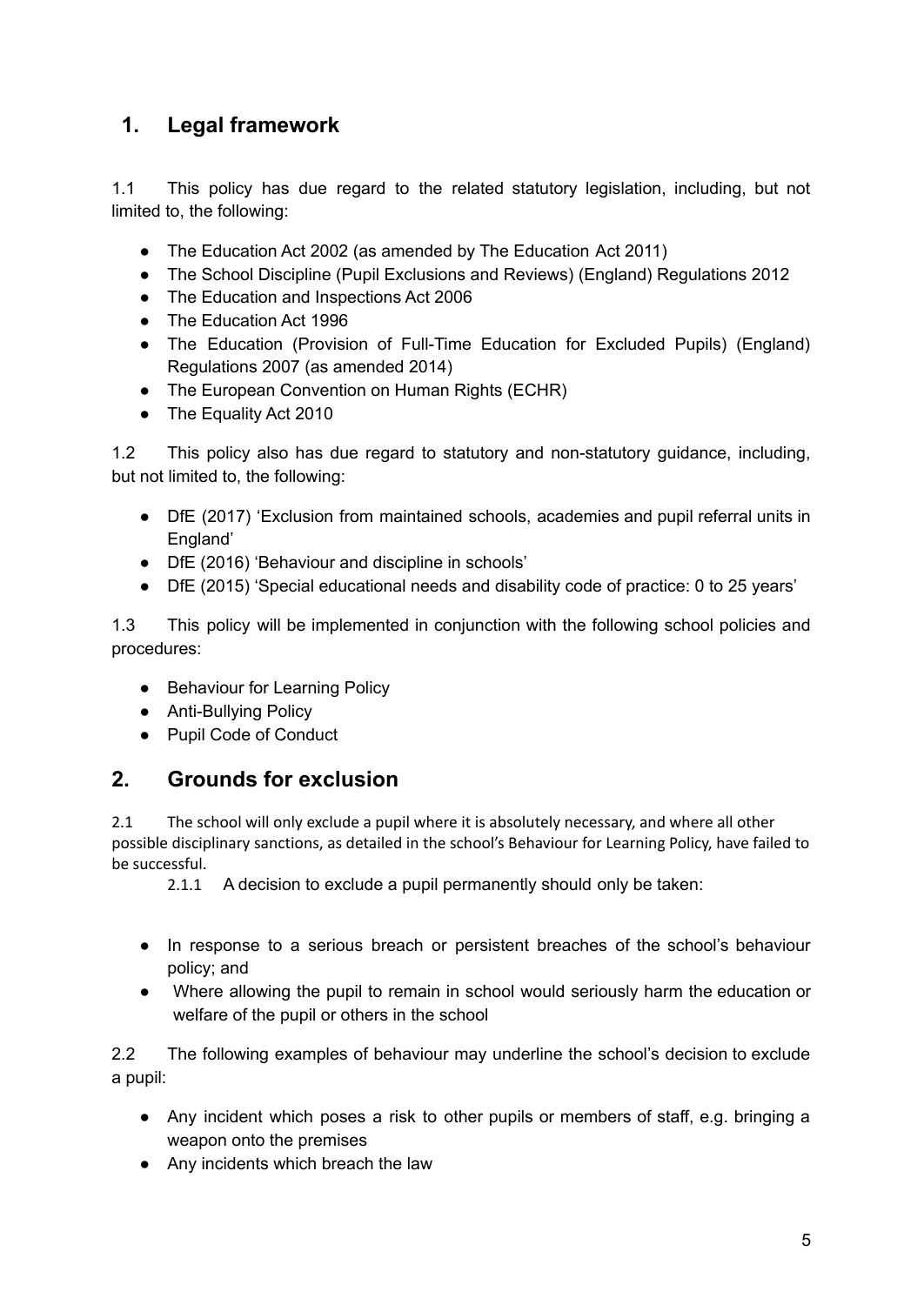- Persistent and severe bullying
- Verbal and physical abuse
- Constant disruption
- Any event or incident which would indicate that allowing the/a pupil to remain in school would pose a serious risk to staff welfare or safety
- A single, serious and major incident, e.g. serious assault on another individual leading to injury
- An incident or series of incidents which involve violence (physical and/or verbal) and/or leads to a situation whereby at least one member of the school community is endangered or is at risk being seriously so. In such cases, the threat of violence and its impact will be considered worthy of permanent exclusion if the continued presence of the offender threatens the ongoing well-being, health and/or safety of another member of the school community
- Racially, sexually or physically violent attacks

2.3 Pupils can be excluded on a fixed-period basis, i.e. up to 45 school days within a year, or permanently. Similarly, pupils can be permanently excluded following a fixed-period exclusion, where further evidence is presented.

2.4 In all cases, the headteacher will decide which exclusion period a pupil will be subject to, depending on what the circumstances warrant.

#### <span id="page-5-0"></span>**3. The headteacher's power to exclude**

3.1 Only the headteacher has the power to exclude a pupil from the school, and is able to decide whether this is on a fixed-period or permanent basis. All exclusions will only be issued on disciplinary grounds.

3.2 The headteacher is able to exclude pupils from the premises where their behaviour is disruptive during lunchtime. All lunchtime exclusions will be counted as half of a school day.

3.3 The headteacher is able to consider a pupil's disruptive behaviour outside of the school premises as grounds for exclusion, in accordance with the school's Behaviour for Learning Policy.

3.4 Any decision made to exclude a pupil will be lawful, proportionate and fair, with respect to legislation relating directly to exclusions and the school's wider legal duties, including the ECHR.

3.5 All exclusions will be formally recorded.

3.6 When sending a pupil home following any exclusion, the headteacher will ensure that they exercise their duty of care at all times and will always inform the parents.

3.7 The headteacher will apply the civil standard of proof when responding to the facts relating to an exclusion, i.e. that 'on the balance of probabilities' it is more likely than not that the facts are true.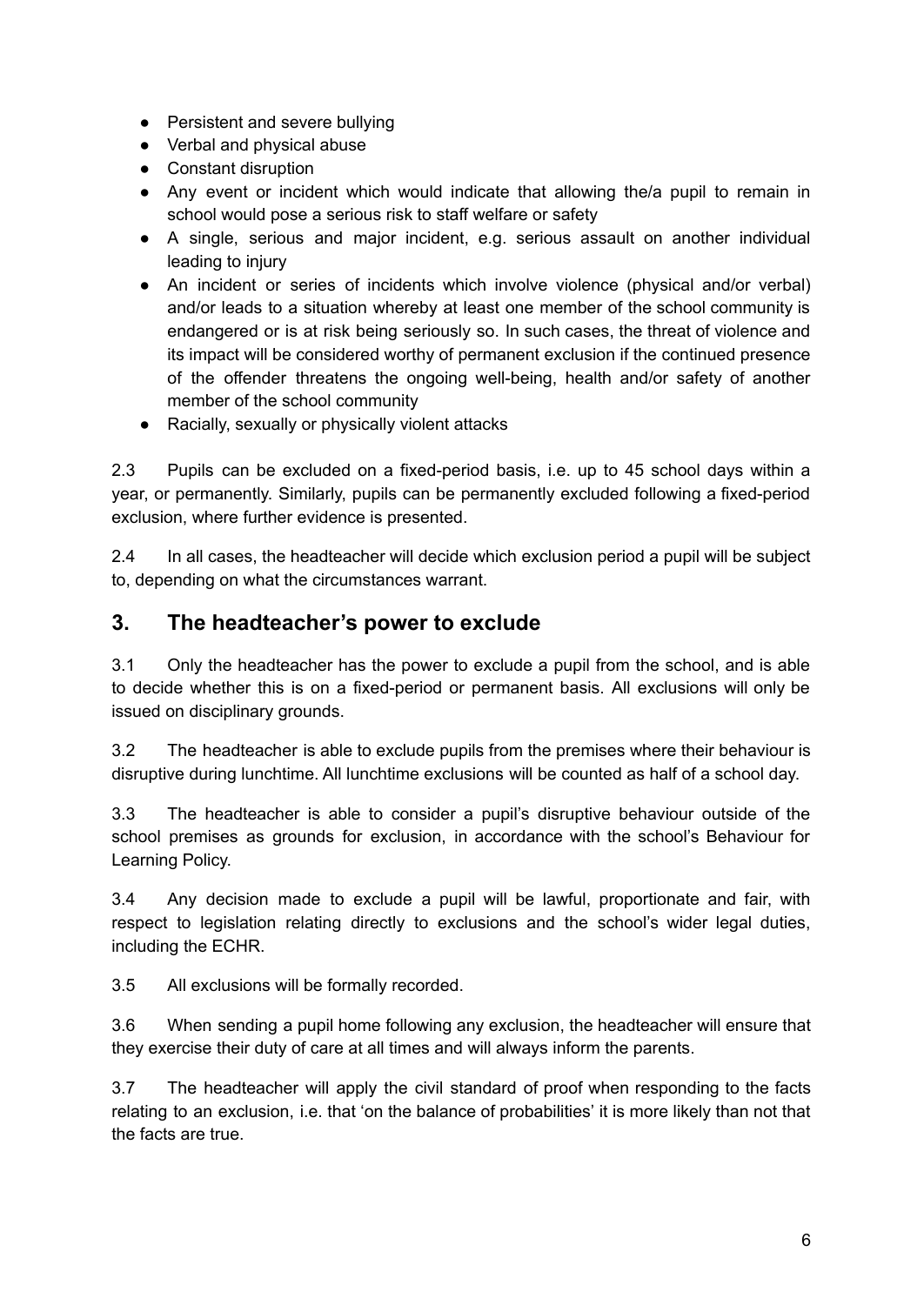3.8 The headteacher may withdraw any exclusion that has not already been reviewed by the governing board.

3.9 At all times, the headteacher will take into account their legal duties under the Equality Act 2010 and the special educational needs and disability code of practice: 0 to 25 years, ensuring that they do not discriminate on any grounds, e.g. race, sex, disability, and will not increase the severity of a pupil's exclusion on these grounds.

3.10 The headteacher will not issue any 'informal' or 'unofficial' exclusions, such as sending a pupil home to 'cool-off', regardless of whether or not the parents have agreed to this.

3.11 The headteacher will not use the threat of exclusion as a means of instructing parents to remove their child from the premises.

## <span id="page-6-0"></span>**4. Factors to consider when excluding a pupil**

4.1 When considering the exclusion of a pupil, the headteacher will:

- Allow the pupil the opportunity to present their case.
- Take into account any contributing factors that are identified after a case of poor behaviour has occurred, e.g. if the pupil's wellbeing has been compromised, or they have been subjected to bullying.
- Take into consideration whether the pupil has received multiple exclusions or is approaching the legal limit of 45 excluded days per school year, and whether exclusion is serving as an effective sanction.
- Consider early intervention to address underlying causes of disruptive behaviour, including liaising with external agencies, to assess pupils who demonstrate consistently poor behaviour.
- Check that the SEN needs of the pupil have been met before deciding on an exclusion.
- Review evidence supplied by observing staff and other pupils.

4.2 The headteacher will consider what extra support may be available for vulnerable pupil groups whose exclusion rates are higher, in order to reduce their risk of exclusion, including the following:

- $\bullet$  LAC
- Pupils eligible for free school meals
- Pupils with special educational needs and disabilities (SEND)
- Certain ethnic groups

4.3 In light of the above, the headteacher will consider avoiding permanently excluding LAC pupils or pupils with an education, health and care (EHC) plan. For other vulnerable groups, additional support will be considered.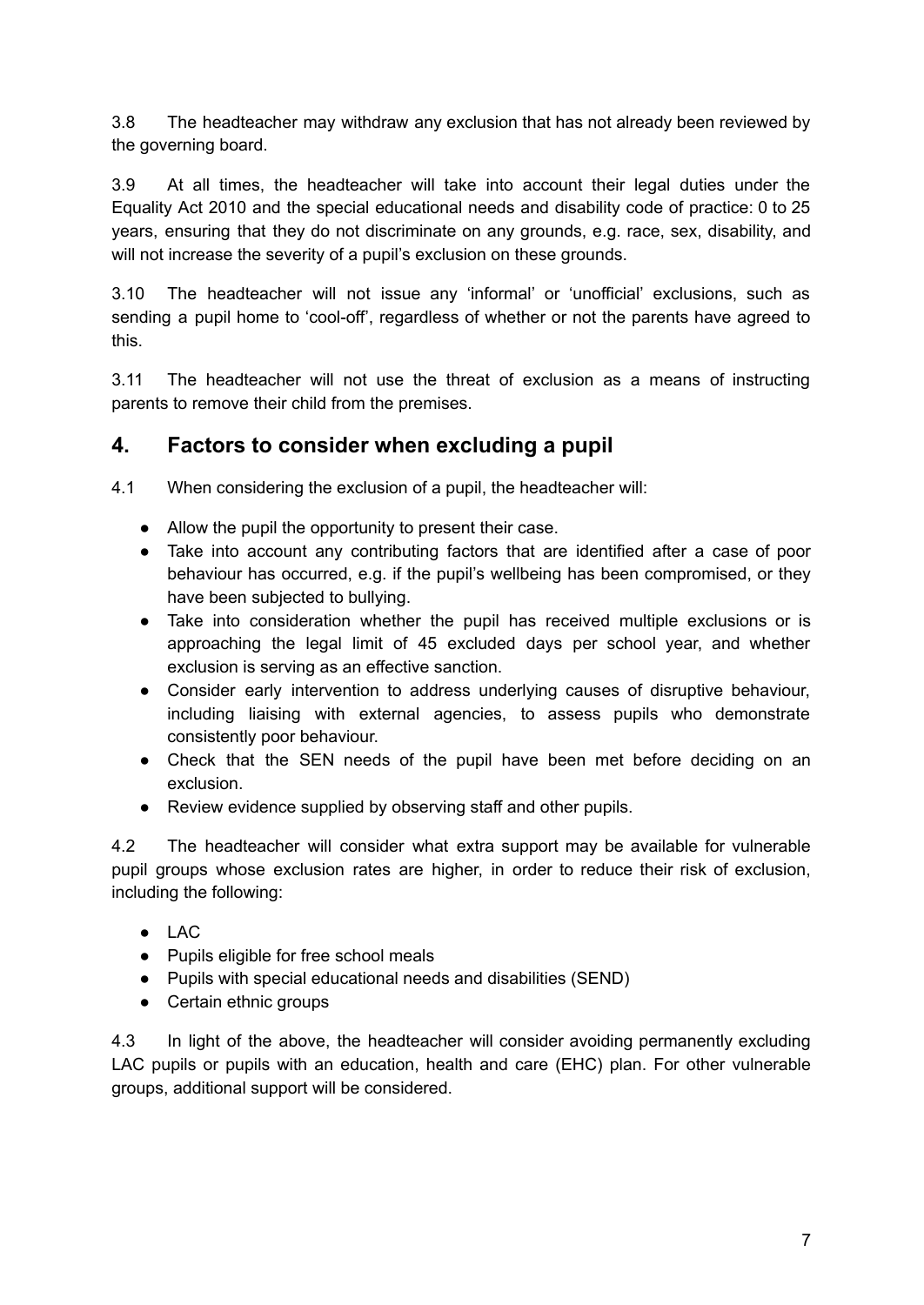4.4 Where any member of staff has concerns about vulnerable pupil groups and their behaviour, they will report this to the headteacher who will consider what extra support or alternative placement is required.

4.5 The headteacher will work in conjunction with the parents of any pupil with additional needs, in order to establish the most effective support mechanisms.

# <span id="page-7-0"></span>**5. Duty to inform parents**

5.1 Following the headteacher's decision to exclude a pupil, they will immediately inform, in person or by telephone, the parents of the period of the exclusion and the reasons behind this.

5.2 The headteacher will inform the parents in writing (electronically if written permission has been received from the parents for notices to be sent this way) of the following:

- $\bullet$  The reason(s) for the exclusion
- The length of the fixed-period exclusion or, for a permanent exclusion, the fact that it is permanent
- Their right to raise any representations about the exclusion to the governing board, including how the pupil will be involved in this and how the representations will be made
- Their right to attend a meeting where there is a legal requirement for the governing board to consider the exclusion, and the fact that they are able to bring an accompanying individual
- The arrangements that have been made for the pupil to continue their education prior to the organisation of any alternative provision, or the pupil's return to school
- Relevant sources of free, impartial information

5.3 Where the pupil is of compulsory school age, the headteacher will inform the parents by the end of the afternoon session that:

● For the first five days of the exclusion (or until the start date of any alternative provision or the end of the exclusion where this is earlier), parents are legally required to ensure that their child is not present in a public place during school hours without justification, and that parents may receive a penalty fine if they fail to do so.

5.4 Where the headteacher has arranged alternative provision, they will also inform the parents of the following:

- The start and end date for any provision of full-time education
- The address at which the provision will take place
- Any information necessary for the pupil to identify the person they should report to on the starting date

5.5 Where the headteacher is unable to provide information on alternative provision by the end of the afternoon session, they will provide the information in a subsequent written notice without further delay, and within 48 hours of the pupil beginning the provision.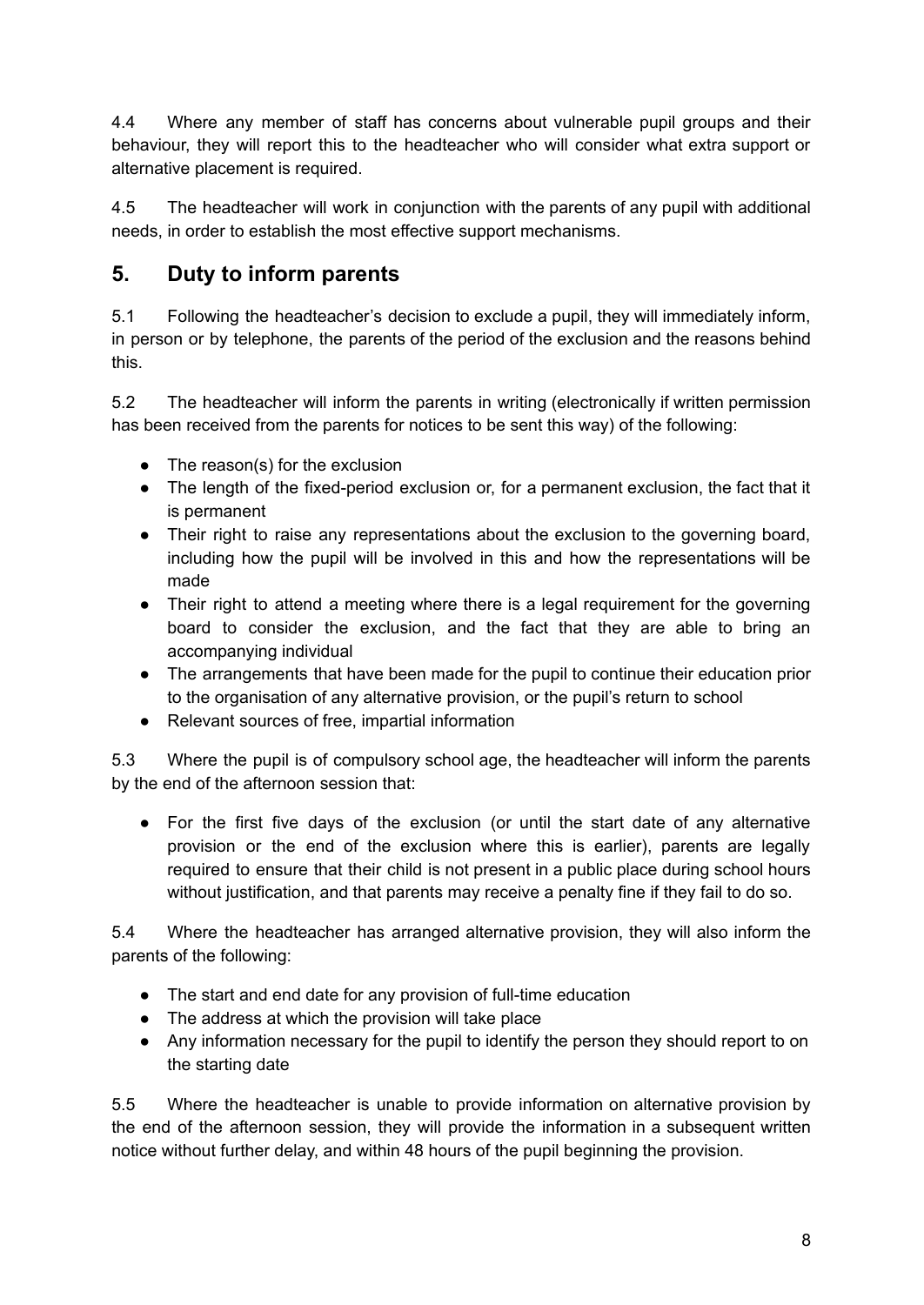5.6 If the alternative provision is due to begin before the sixth day of exclusion, the headteacher is able to give less than 48 hours of notice, with parental consent.

5.7 If the headteacher has decided to exclude the pupil for a further fixed period following their original exclusion, or to permanently exclude them, they will notify the parents without delay and issue a new exclusion notice to parents.

# <span id="page-8-0"></span>**6. Duty to inform the governing board and LA**

6.1 The headteacher will inform the governing board and LA, without delay, of the following:

- Any permanent exclusions (including where a fixed-period exclusion is followed by a decision to permanently exclude the pupil)
- Any exclusions which would result in the pupil being excluded for more than five school days in a term (or more than 10 lunchtimes)
- Any exclusions which would result in the pupil being absent from an examination or national curriculum test

6.2 For any exclusions, other than those above, the headteacher will notify the governing board and LA once per term.

6.3 All notifications to the governing board and LA will include the reasons for exclusion and the duration of any fixed-period exclusion.

6.4 If the pupil who is excluded lives outside the LA in which the school is located, the headteacher will notify the pupil's 'home authority'.

# <span id="page-8-1"></span>**7. Arranging education for excluded pupils**

7.1 For any fixed-period exclusions of more than five school days, the governing board will arrange suitable full-time education for the pupil, which will begin no later than the sixth day of exclusion.

7.2 Where a pupil receives consecutive fixed-period exclusions, these will be regarded as cumulative, and full-time education will still have to be provided from the sixth day of exclusion.

7.3 For permanent exclusions, full-time education will also be provided for the pupil from the sixth day of exclusion.

7.4 The governing board will not arrange full-time education for any pupil who is currently in their final year of compulsory education, and who does not have any further public examinations to sit.

7.5 The governing board is aware that it is beneficial to excluded pupils to begin their alternative education arrangements before the sixth day of exclusion. The governing board will always attempt to arrange alternative provision before the sixth day of exclusion.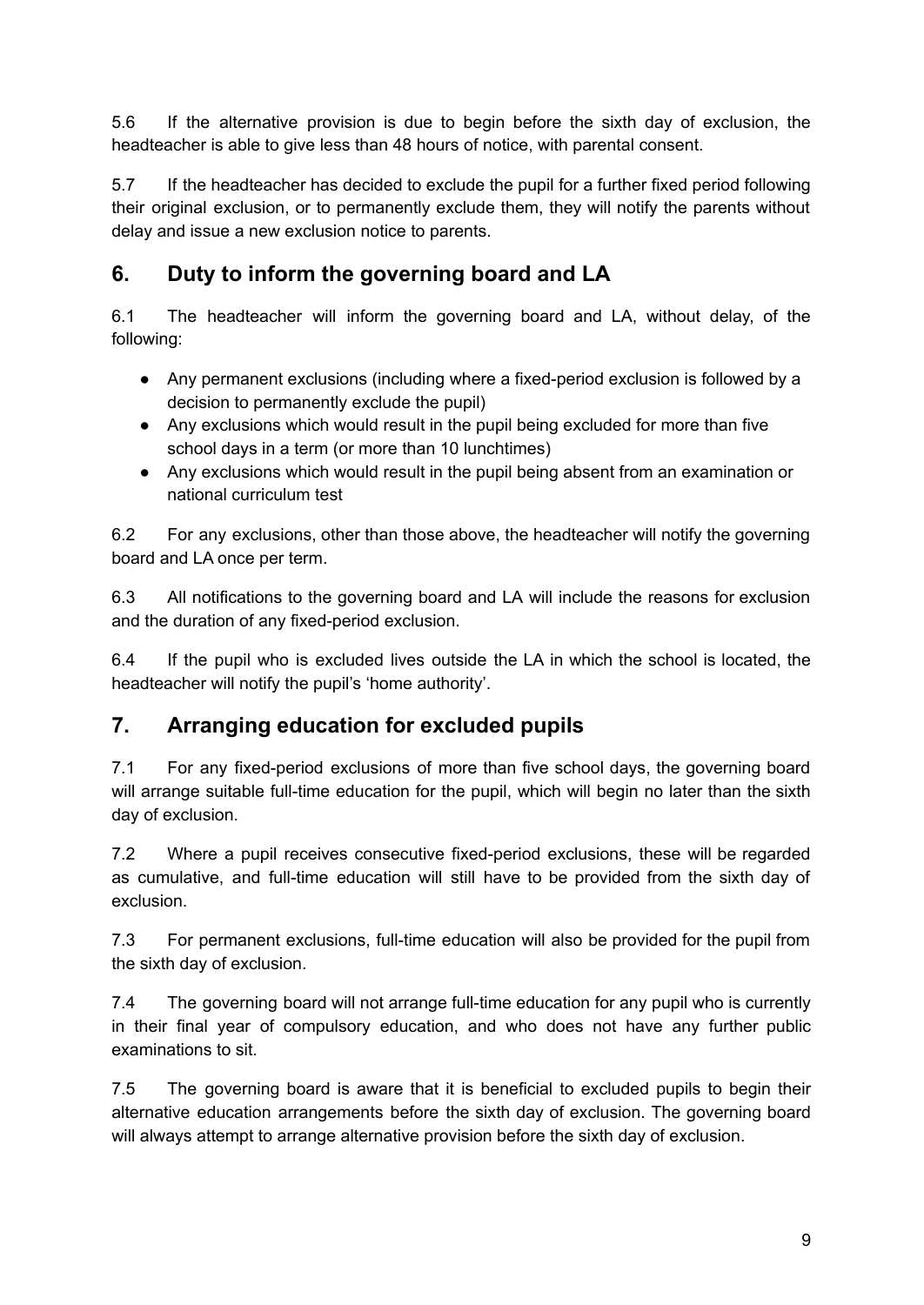7.6 Where it is not possible to arrange alternative provision during the first five days of exclusion, the school will ensure that they take reasonable steps to set and mark work for the excluded pupil.

7.7 If a pupil with SEND has been excluded, the governing board will ensure that:

- Any alternative provision is arranged in consultation with the pupil's parents, who are able to request preferences.
- When identifying alternative provision, any EHC plan is reviewed/the pupil's needs are reassessed, also in consultation with the pupil's parents.

## <span id="page-9-0"></span>**8. Considering exclusions**

8.1 The governing board will consider any representations made by parents in regard to exclusion.

8.2 Parents and, where requested, a friend or representative, the headteacher and a member of the LA will be invited to attend any consideration of exclusions and will be able to make representations.

8.3 Any meeting to consider reinstatement of a pupil will be arranged at a date and time convenient for all parties, and in compliance with any statutory time limits.

8.4 The governing board will consider the reinstatement of an excluded pupil, where:

- The exclusion is permanent.
- The exclusion is fixed-period, and would bring the pupil's total number of excluded school days to more than 15 in any given term.
- The exclusion would result in the pupil missing a public examination.

8.5 In the case of a fixed-period exclusion where the pupil's total number of excluded days is more than five but less than 15 school days within a term, if requested by the parents, the governing board will consider exclusions within 50 school days of receiving notification.

8.6 In the case of a fixed period exclusion, where the pupil's total number of excluded school days does not amount to more than five, in the absence of any such representations, the governing board is not required to meet and cannot direct the reinstatement of the pupil.

8.7 Where exclusion would result in a pupil missing a public examination, the governing board will consider the exclusion before the test to decide whether the pupil should be reinstated in time to take the examination.

8.8 If it is not practicable for a sufficient number of governors to consider the decision before the examination, a smaller sub-committee will consider the exclusion and decide whether or not to reinstate the pupil.

8.9 In light of the above, the governing board will also consider whether it would be appropriate to allow the excluded pupil to enter the premises to take the examination.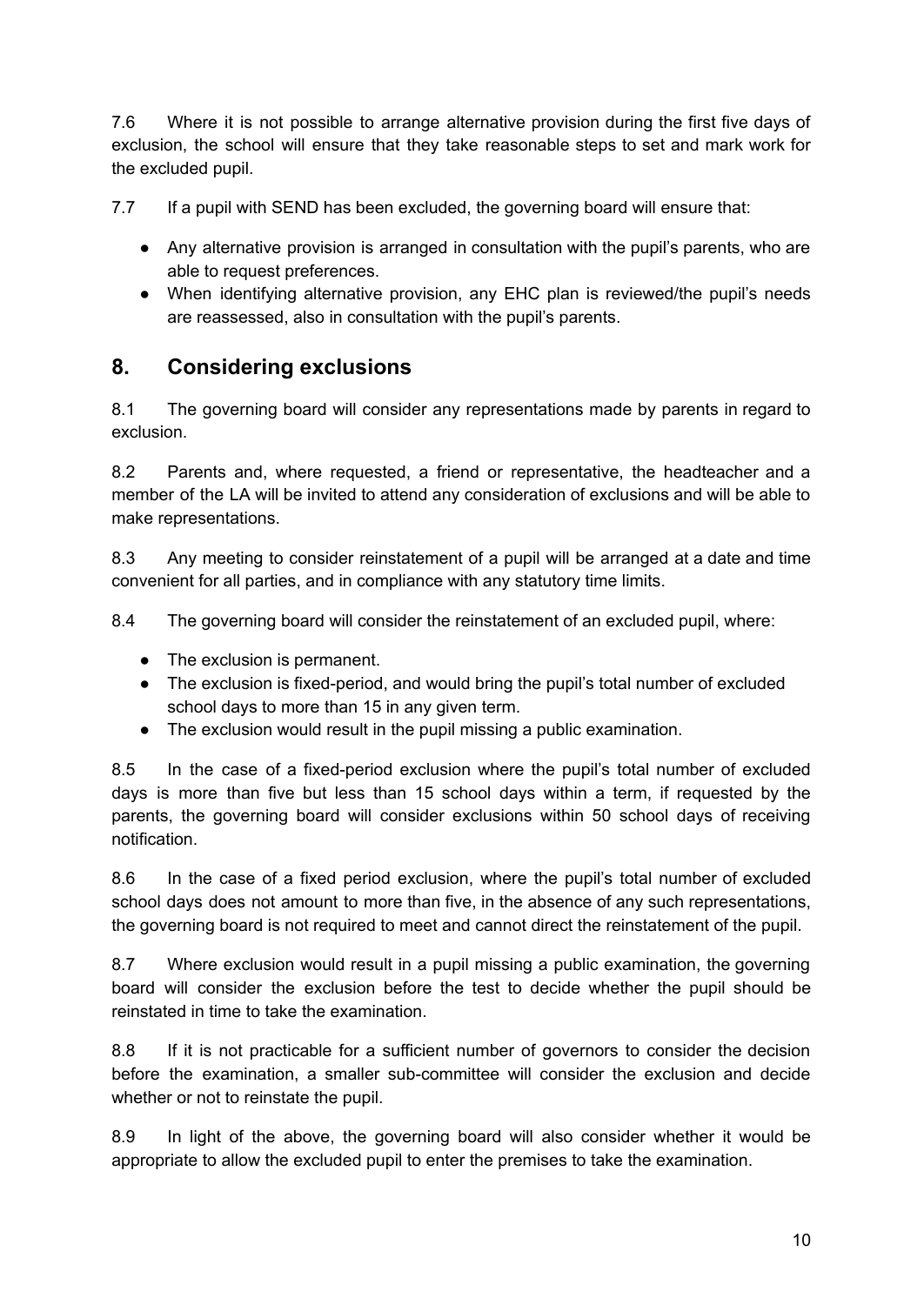#### 8.10 When considering the reinstatement of an excluded pupil, the governing board will:

- Only discuss the exclusion with the parties present at the meeting.
- Ask for any written evidence prior to the meeting.
- Circulate any written evidence and information to all parties, at least five school days in advance of the meeting.
- Allow pupils and parents to be accompanied by a person of their choice at the meeting.
- Consider what reasonable adjustments need to be made to support the attendance and contribution of parties at the meeting.
- Identify the steps needed to enable and encourage the excluded pupil to attend the meeting and speak on their behalf, or how they may contribute personal views by other means if attendance is not possible.
- Consider the interests and circumstances of the excluded pupil, including the grounds for exclusion.

#### <span id="page-10-0"></span>**9. Reaching a decision**

9.1 After considering exclusions, the governing board will either:

- Decline to reinstate the pupil.
- Direct the reinstatement of the pupil immediately, or on a specified date.

9.2 If reinstatement would make no practical difference, e.g. if the pupil has already returned to school following a fixed-period exclusion or the parents make clear they do not want their child reinstated, the governing board will still consider whether the pupil should be officially reinstated, and whether the headteacher's decision to exclude the pupil was fair, lawful and proportionate, based on the evidence presented.

9.3 The governing board will apply the civil standard of proof when responding to the facts relating to an exclusion, i.e. that 'on the balance of probabilities' it is more likely than not that the facts are true.

9.4 In order to reach a decision, the governing board will:

- Identify the steps they intend to take to ensure that all parties involved will have the opportunity to participate and present their views.
- Ensure that minutes are taken of the meeting as a record of the evidence that was considered.
- Ask all parties to withdraw from the meeting before concluding their decision.
- Consider whether the exclusion of the pupil was lawful, proportionate and fair, taking into account the headteacher's legal duties and any evidence that was presented to the governing board in relation to the decision to exclude.
- Record the outcome of the decision on the pupil's educational records, along with copies, which will be kept for at least six months.
- Make a note of their findings, where they have considered an exclusion but cannot reinstate the pupil.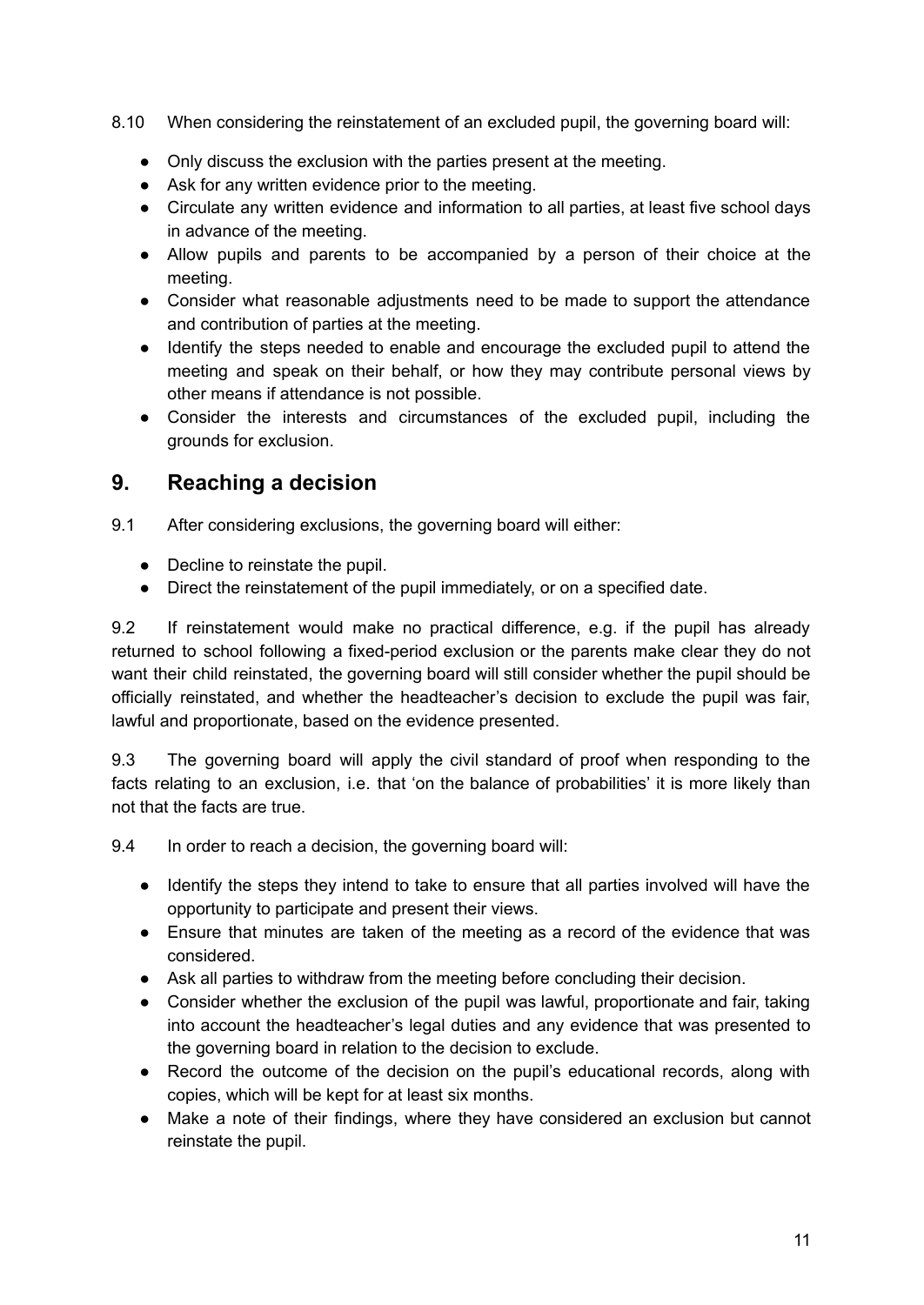## <span id="page-11-0"></span>**10. Notification of considered exclusions**

10.1 The governing board will notify the parents of the excluded pupil, the headteacher and the LA of their decision following the consideration of an exclusion, in writing and without delay.

10.2 In the case of a permanent exclusion, where the governing board decides not to reinstate the pupil, they will notify the parents:

- That it is permanent, and their right for it to be reviewed by an independent review panel.
- Of the date by which an application for review must be made.
- Of the name and address of whom the review application should be submitted to.
- That any application should set out the grounds on which it is being made and that, where appropriate, this should include reference to how a pupil's SEND are considered relevant to the exclusion.
- That, regardless of whether a pupil has been identified as having SEND, the parents have a right to require the governing board to ensure a SEND expert attends the review.
- Of the role of the SEND expert that will attend the review, and that the parents will not be charged for this.
- That they are required to make it clear if they wish for a SEND expert to attend the review.
- That they may appoint someone at their own expense to make representations to the panel.

10.3 The governing board will also notify parents that, if they believe an exclusion has been issued as a result of discrimination, then they are required to make a claim under the Equality Act 2010 to the First-tier Tribunal (SEND), and that this should be within six months of when the discrimination allegedly took place.

10.4 After any conclusion, the governing board will notify the parents, and all other parties involved, of the decision that was made and the reasoning for this, in sufficient detail.

# <span id="page-11-1"></span>**11. Removing permanently excluded pupils from the school register**

11.1 The headteacher will remove pupils from the school register if:

- 15 school days have passed since the parents were notified of the governing board's decision not to reinstate the pupil and no application for an independent panel review has been received.
- The parents have stated in writing that they will not be applying for an independent panel review following a permanent exclusion.

11.2 If an application for an independent panel review has been made within 15 school days, the headteacher will wait until the review has been determined, or abandoned, and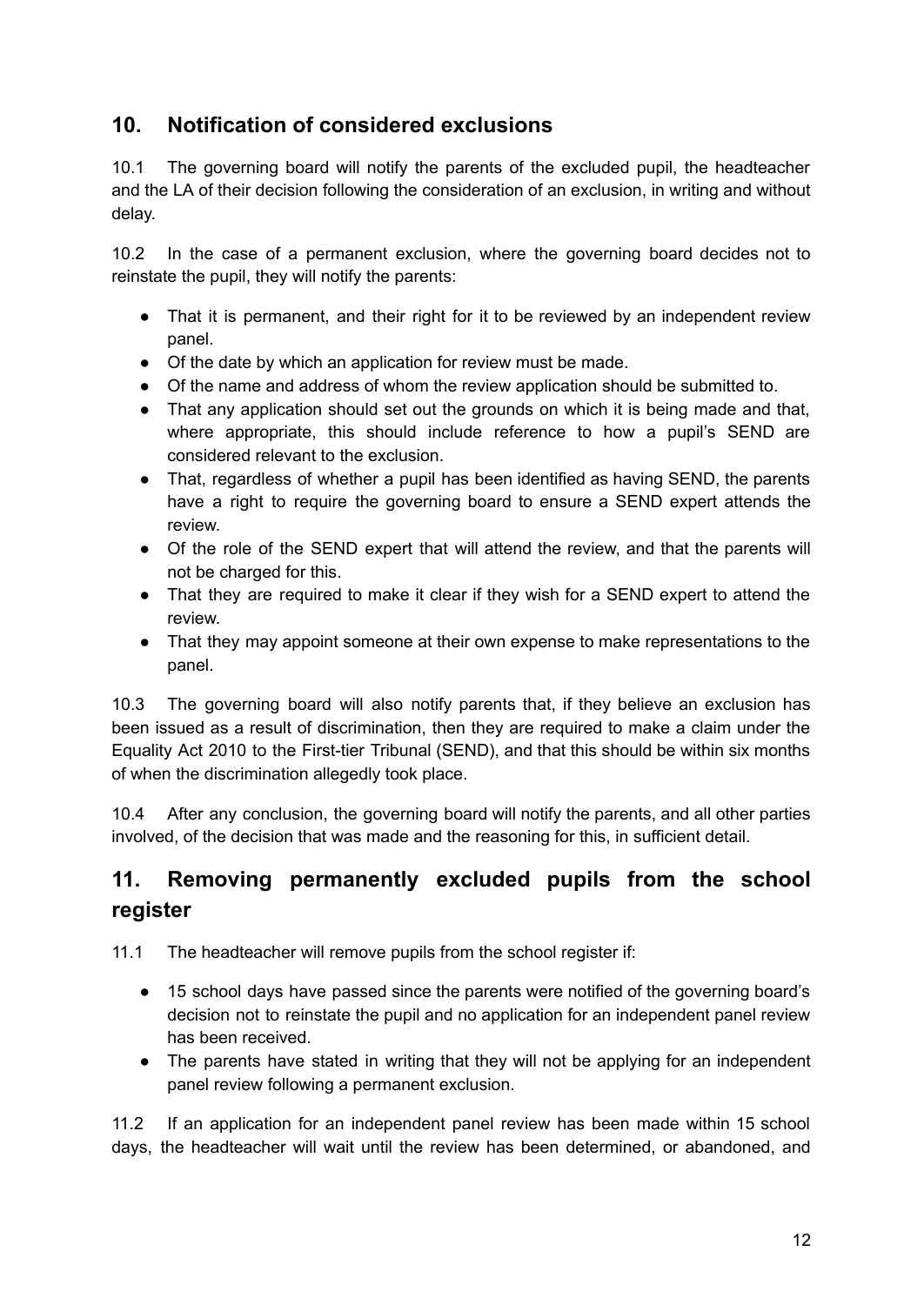until the governing board has completed any reconsideration that the panel recommended or directed it to carry out, before removing the pupil from the school register.

11.3 If a pupil's name is to be removed from the register, the headteacher will make a return to the LA, which will include:

- All the particulars which were entered in the register.
- The address of any parent with whom the pupil normally resides.
- The grounds upon which the pupil's name is to be removed from the register.

11.4 Any return to the LA will be made as soon as the grounds for removal are met and no later than the date in which the pupil's name was removed.

11.5 If a pupil's name has been removed from the register and a discrimination claim is made, the pupil may be reinstated following a decision made by the First-tier Tribunal (SEND) or County Court.

11.6 Whilst a pupil's name remains on the admissions register, the appropriate code will be used to mark the pupil's attendance:

- Code B: Education off-site
- Code D: Dual registration
- Code E: Absent and not attending alternative provision

#### <span id="page-12-0"></span>**12. Independent review panel**

12.1 The LA will review the governing board's decision not to reinstate a permanently excluded pupil, if the parents submit their application for this within the required time frame.

12.2 Parents are required to submit their applications within:

- 15 school days of the governing board's notification of their decision.
- 15 school days of the final determination of a discriminatory claim made under the Equality Act 2010.

12.3 Any application made outside of this timeframe will not be reviewed.

12.4 Parents are able to request an independent panel review even if they did not make a case to, or attend, the governing board's initial consideration of the exclusion.

12.5 The LA will adhere to all statutory guidelines when conducting an independent panel review, as outlined in the DfE's statutory guidance document 'Exclusion from maintained schools, academies and pupil referral units in England' 2017.

## <span id="page-12-1"></span>**13. Appointing a SEND expert**

13.1 If requested by parents in their application for an independent review panel, the LA will appoint a SEND expert to attend the panel and cover the associated costs of this appointment.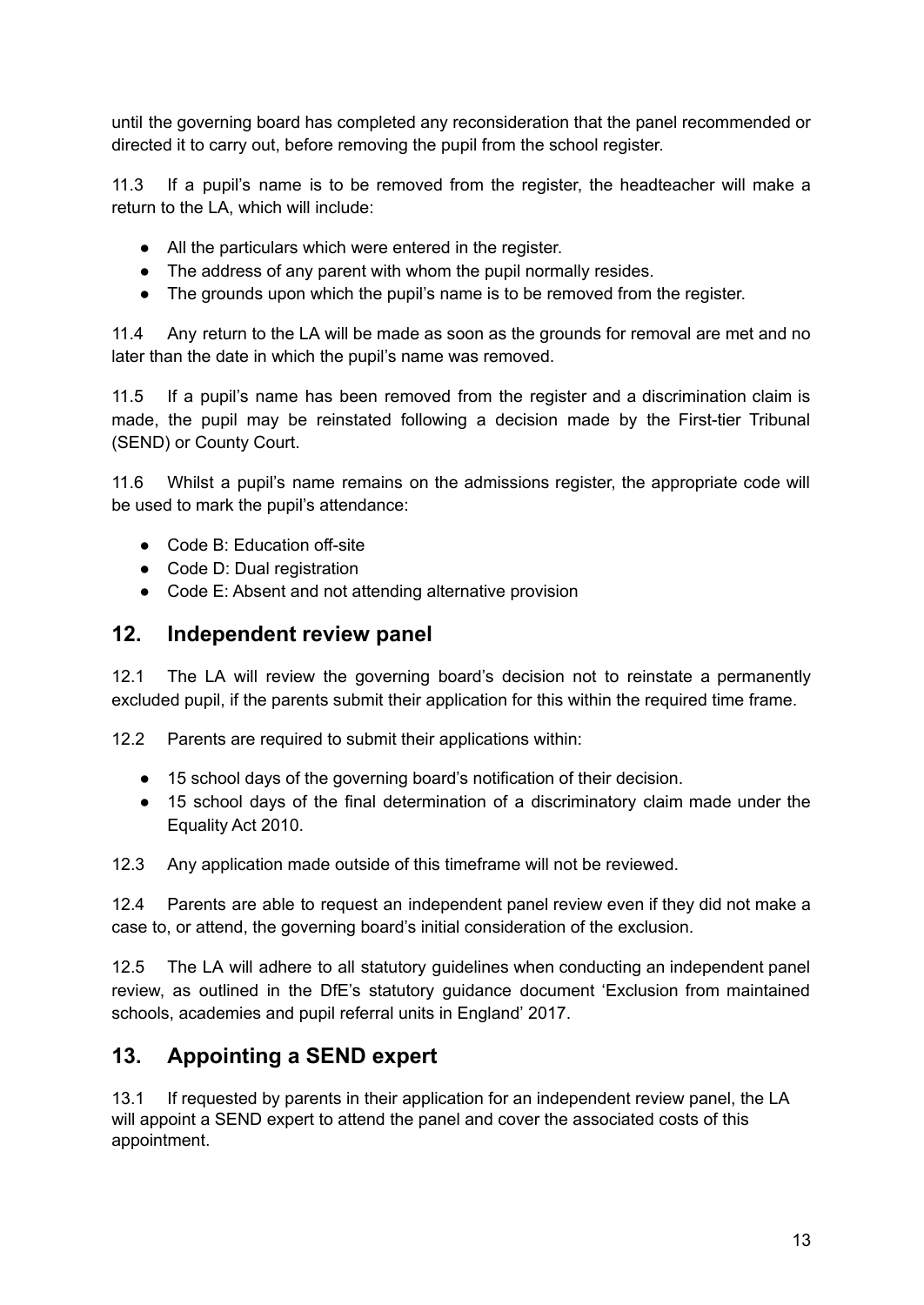13.2 The LA will make arrangements to indemnify the SEND expert against any legal costs and expenses reasonably incurred as a result of any decisions or actions connected to the review and which are taken in good faith.

13.3 Parents have a right to request the attendance of a SEND expert at a review, regardless of whether the school recognises that their child has SEND.

13.4 The SEND expert's role is set out in [section](#page-13-0) 14 of this policy.

13.5 Individuals will not serve as a SEND expert if they have, or at any time have had, any connection with the LA, parents or pupil, or the incident leading to the exclusion, which might reasonably be taken to raise doubts about their ability to act impartially; however, an individual is not taken to have such a connection solely because they are an employee of the LA.

13.6 The SEND expert will be a professional with first-hand experience of the assessment and support of SEND, as well as an understanding of the legal requirements on schools in relation to SEND. Examples of suitable individuals might include educational psychologists; specialist SEND teachers; special educational needs coordinators (SENCOs); and behaviour support teachers.

13.7 Recently retired individuals are not precluded from fulfilling this role; however, the LA will, during interview, assess the knowledge of such individuals in order to ensure that they have a good understanding of current practice and the legal requirements on schools in relation to SEND.

13.8 Whilst individuals are not automatically taken to be partial simply because they are an employee of, or contracted by, the LA, they will not have had any previous involvement in the assessment or support of SEND for the excluded pupil, or siblings of the excluded pupil. The LA will request that prospective SEND experts declare any conflict of interest at the earliest opportunity.

13.9 The final decision on the appointment of an SEND expert is for the LA to make, but it will take reasonable steps to ensure that parents have confidence in the impartiality and capability of the SEND expert. Where possible, this will include offering parents a choice of SEND expert. In order to meet its duties within the statutory time frame, the LA will consider maintaining a list of individuals capable of performing the role of SEND expert in advance of a request.

13.10 The LA will determine the amount of any payment in relation to the appointment of the SEND expert, such as financial loss, travel and subsistence allowances.

## <span id="page-13-0"></span>**14. The role of a SEND expert**

14.1 The SEND expert's role is analogous to an expert witness, providing (orally, in writing or both) impartial advice to the panel on how SEND might be relevant to the exclusion. The SEND expert will base their advice on the evidence provided to the panel. The SEND expert's role does not include making an assessment of the pupil's SEND.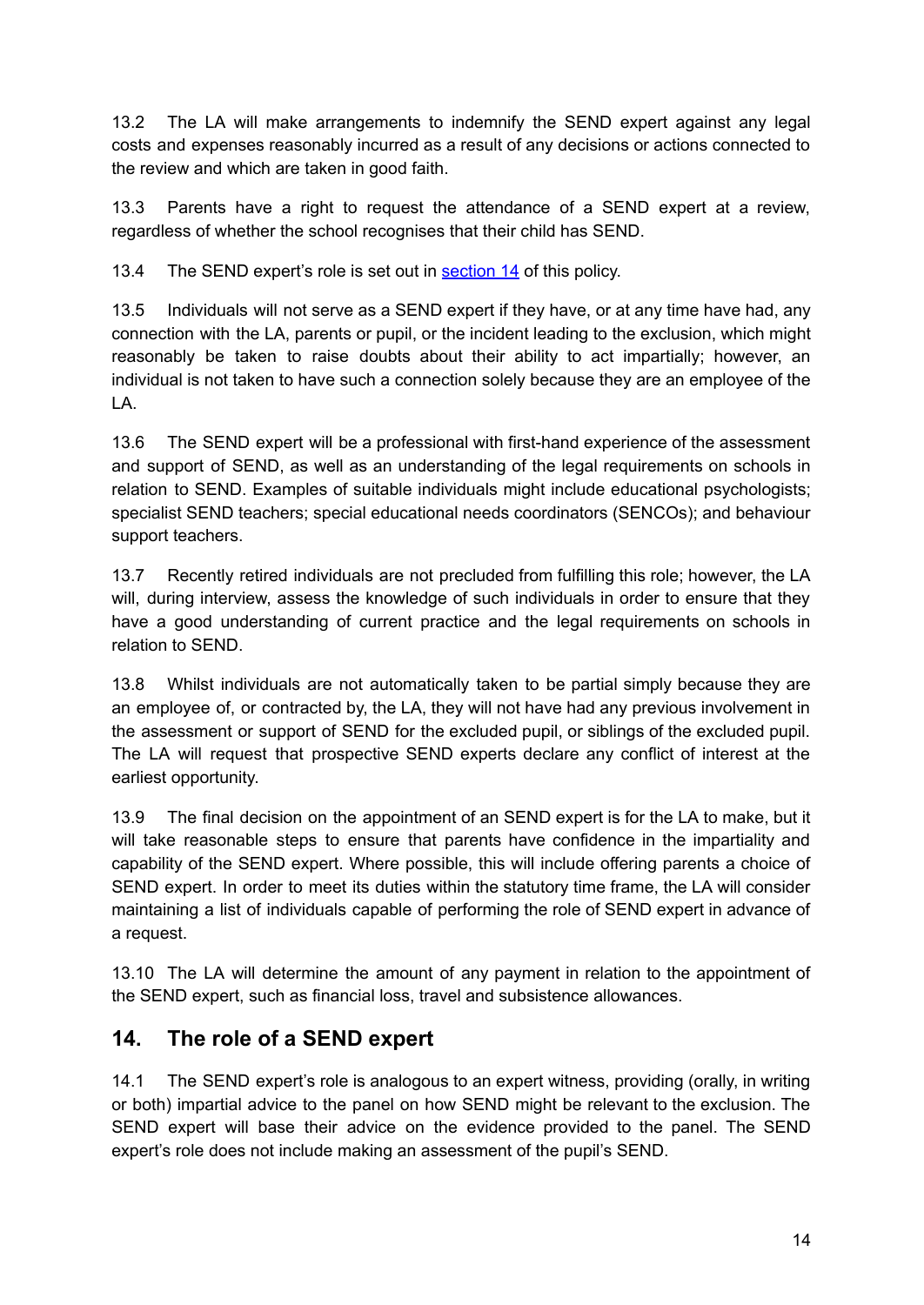14.2 The focus of the SEND expert's advice will be on whether the school's policies which relate to SEND, or the application of these policies in relation to the excluded pupil, were legal, reasonable and procedurally fair. If the SEND expert believes that this was not the case, they will, where possible, advise the panel on the possible contribution that this could have made to the circumstances of the pupil's exclusion.

14.3 Where the school does not recognise that a pupil has SEND, the SEND expert will advise the panel on whether they believe the school acted in a legal, reasonable and procedurally fair way with respect to the identification of any SEND that the pupil may potentially have, and any contribution that this could have made to the circumstances of the pupil's exclusion.

14.4 The SEND expert will not criticise a school's policies or actions simply because they believe a different approach should have been followed or because another school might have taken a different approach.

## <span id="page-14-0"></span>**15. Appointing a clerk**

15.1 The LA will decide whether to appoint a clerk to the independent review panel, or to make alternative arrangements to administer the panel.

15.2 Where a clerk is appointed the LA will ensure that the clerk did not serve as clerk to the governing board when the decision was made not to reinstate the pupil.

#### <span id="page-14-1"></span>**16. The role of a clerk**

16.1 The clerk's role is to provide advice to the panel and parties to the review on procedure, law and statutory guidance on exclusions.

16.2 The clerk will:

- Identify, in advance of the meeting, whether the excluded pupil wishes to attend the panel hearing, taking reasonable steps to enable the pupil to feedback their views, irrespective of their attendance.
- Identify, in advance of the meeting, whether any alleged victims of the incident(s) leading up to the exclusion wish to attend the panel hearing, taking reasonable steps to enable them to feedback their views, irrespective of their attendance.
- Ensure that the panel is able to hear from any witnesses to the incident(s) leading to the exclusion, taking into account the fact that some of these people may be pupils at the school (Pupils under 18-years-old will not be allowed to appear in person without parental consent).
- Inform the parents, headteacher and governing board, that they are entitled to: make oral and written representations to the panel; attend the hearing; and be represented.
- Ensure that all parties are:
	- Provided with copies of relevant papers at least five school days before the review, notifying the panel if any requested documents have not been provided in case the panel wishes to adjourn until a later date.
	- Informed about who is attending the meeting, and what their roles are.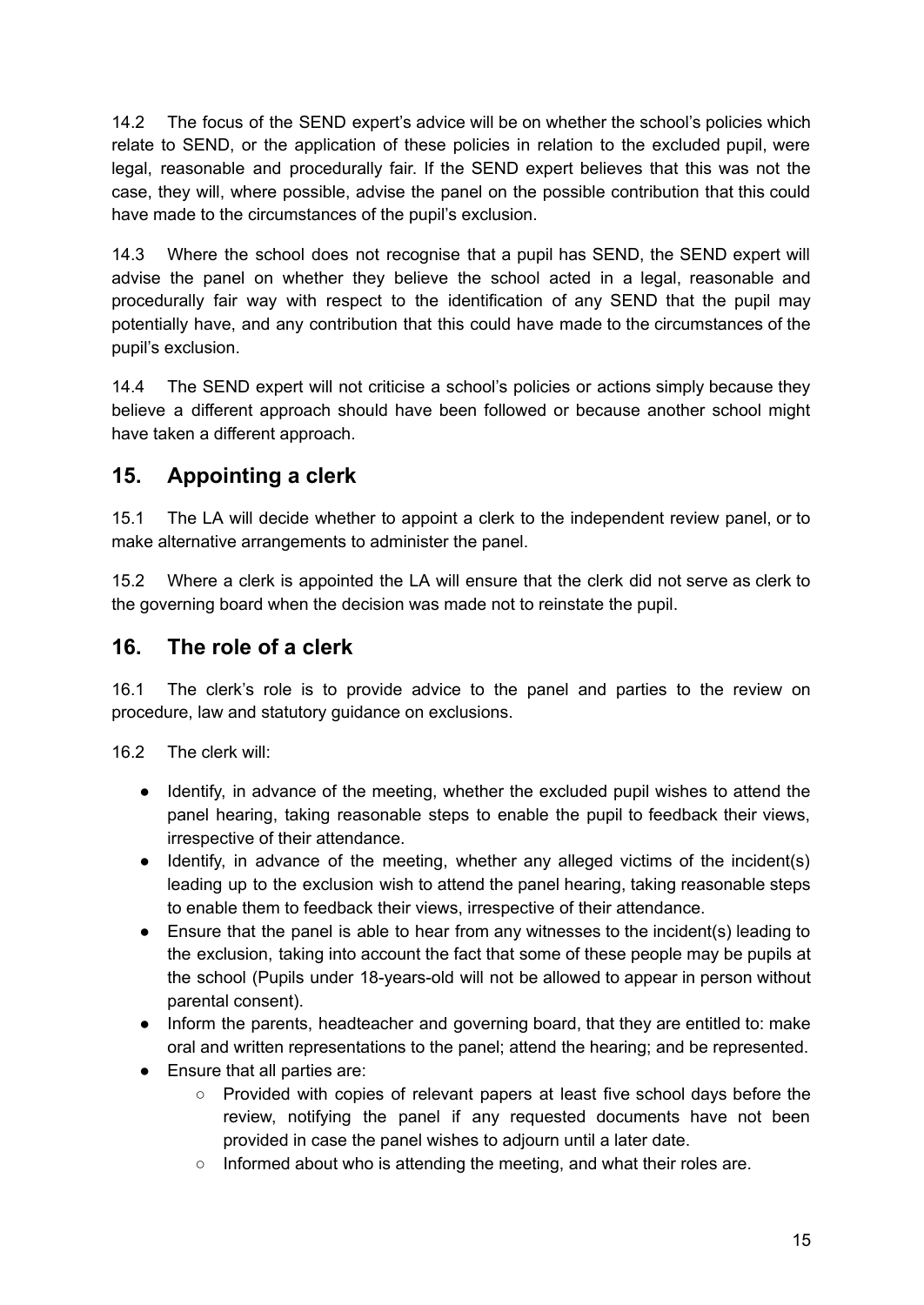● Attend the review and ensure that minutes are produced in accordance with instructions from the independent review panel.

16.3 Where a clerk is not appointed, the LA will undertake the functions outlined in paragraphs 16.1 and 16.2 of this policy.

# <span id="page-15-0"></span>**17. The duties of independent review panel members in the conduct of a review panel**

17.1 The role of the panel is to review the governing board's decision not to reinstate a permanently excluded pupil. In reviewing the decision, the panel will consider the interests and circumstances of the excluded pupil, including the circumstances in which the pupil was excluded, and have regard to the interests of other pupils and people working at the school.

17.2 The panel will apply the civil standard of proof, (i.e. 'on the balance of probabilities' it is more likely than not that a fact is true) rather than the criminal standard of 'beyond reasonable doubt'.

17.3 Following the review, the panel will do one of the following:

- Uphold the decision.
- Recommend that the governing board reconsiders reinstatement.
- Quash the decision and direct that the governing board reconsiders reinstatement.

17.4 The panel's decision does not have to be unanimous and can be decided by majority vote. It is binding on the pupil, parents, the governing board, headteacher and the LA.

#### <span id="page-15-1"></span>**18. Reconsidering reinstatement following a review**

18.1 Where the independent review panel instructs the governing board to reconsider their decision not to reinstate a pupil, they will do so within 10 school days of being given notice of the review panel's decision.

18.2 The school is aware that if the governing board does not offer to reinstate the pupil, then the school will be required to make a payment of £4,000 directly to the LA in which the school is located.

18.3 If, following reconsideration, the governing board offers to reinstate the pupil but the parents decline, no adjustment will be made to the school's budget.

18.4 Following reconsideration, the governing board will notify the parents, the headteacher and the LA of their reconsidered decision and the reasons for this.

## <span id="page-15-2"></span>**19. Criminal investigations**

19.1 The headteacher will not postpone taking a decision to exclude a pupil due to a police investigation being underway, or any criminal proceedings that are in place.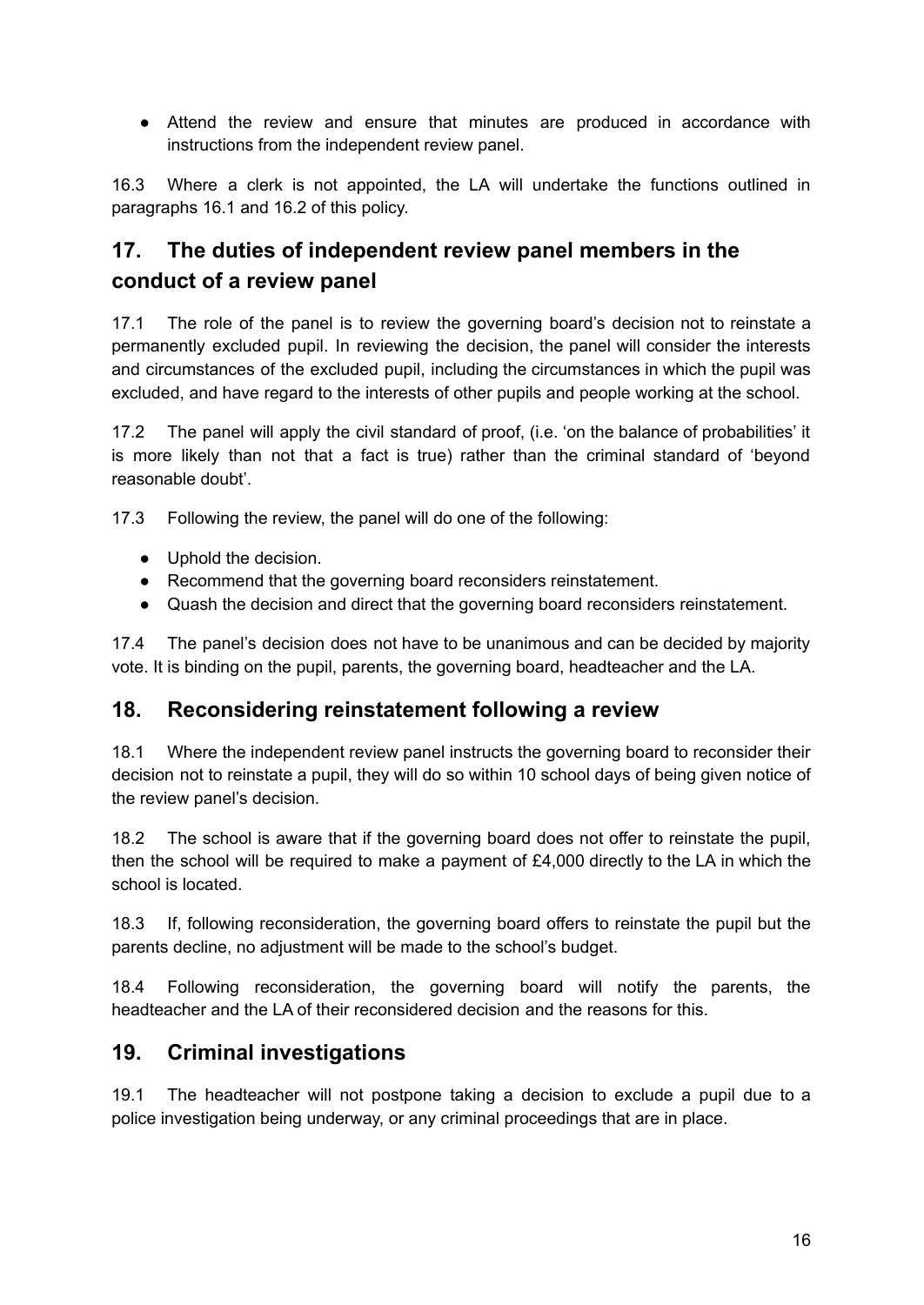19.2 The headteacher will give particular consideration when deciding to exclude a pupil where evidence is limited by a police investigation, to ensure that any decision made is fair and reasonable.

19.3 If the governing board is required to consider the headteacher's decision in these circumstances, they will not postpone the meeting and will make a decision based on the evidence available.

## <span id="page-16-0"></span>**20. Training requirements**

20.1 The LA will ensure that all independent review panel members and clerks have received training within the two years prior to the date of the review.

20.2 Training will cover:

- The requirements of the legislation, regulations and statutory guidance governing exclusions.
- The need for the panel to observe procedural fairness and the rules of natural justice.
- The role of the chair of a review panel.
- The role of the clerk to a review panel.
- The duties of headteachers, governing boards and the panel under the Equality Act 2010.
- The effect of section 6 of the Human Rights Act 1998 and the need to act in a manner compatible with human rights protected by that Act.

20.3 Clerks will also have an up-to-date understanding on developments in case law which are relevant to exclusion

#### <span id="page-16-1"></span>**21. Monitoring and review**

21.1 This policy will be reviewed on an annual basis by the headteacher in conjunction with the governing board.

21.2 All members of staff are required to familiarise themselves with this policy as part of their induction programme.